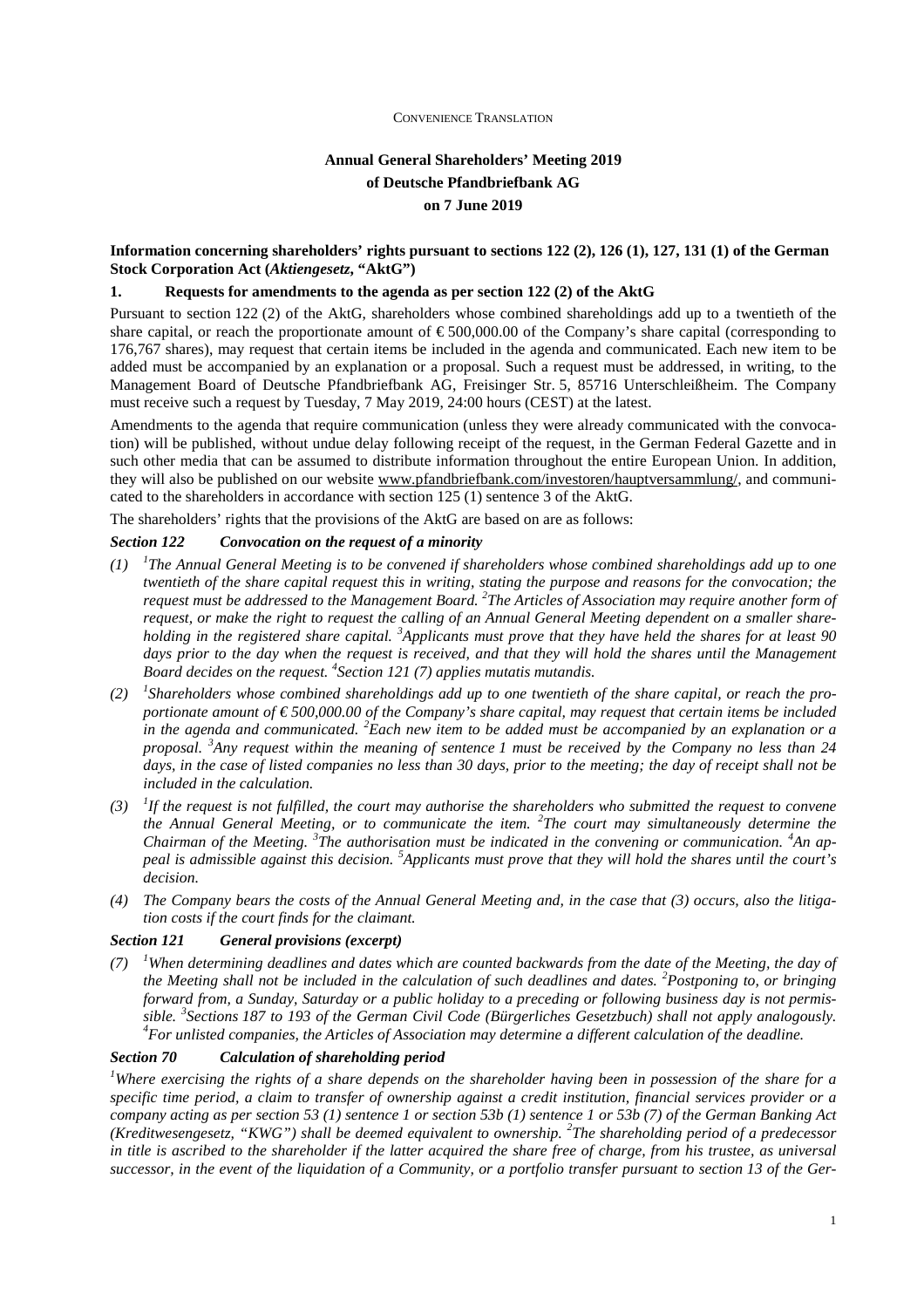*man Insurance Supervision Act (Versicherungsaufsichtsgesetz) or section 14 of the German Home Loan Savings Associations Act (Gesetz über Bausparkassen).* 

## **2. Counter-proposals and nominations according to sections 126 (1), 127 of the AktG**

Each shareholder is entitled to lodge counter-proposals in response to resolutions proposed on the agenda items, or to nominate any person or institution to be appointed as a member of the Supervisory Board, or as auditor.

If the counter-proposals pursuant to section 126 (1) of the AktG are to be made available by the Company prior to the Annual General Meeting, they must be sent to the Company, including an explanatory remark, no later than 14 days prior to the Annual General Meeting (the day of receipt is not counted), i.e. by Thursday, 23 May 2019, 24:00 hours (CEST), either by post to the address Deutsche Pfandbriefbank AG, Investor Relations, Attn. Mr Michael Heuber, Freisinger Straße 5, 85716 Unterschleißheim, Germany, or via fax to +49-89-2880-10319. Counterproposals sent to other addresses need not be made available.

The time of receipt of a counter-proposal in the Company's mailroom is decisive for meeting the deadline. In the case that one of exclusions in accordance with section 126 (2) of the AktG applies, a counter-proposal need not be made available. Substantiations also not need be made accessible where they exceed 5,000 characters in total.

Subject to section 126 (2), (3) of the AktG, shareholders' counter-proposals that are to be made available will be published at www.pfandbriefbank.com/hauptversammlung/ together with the shareholder's name and an explanatory remark, as well as any related statements by the management.

According to section 127 of the AktG, these rules also apply, *mutatis mutandis*, to shareholder nominations for the appointment of members of the Supervisory Board or of auditors. Such nominations must also be sent to the Company exclusively by post to the address Deutsche Pfandbriefbank AG, Investor Relations, Attn. Mr Michael Heuber, Freisinger Straße 5, 85716 Unterschleißheim, Germany, or via fax to +49-89-2880-10319. Such nominations need not be justified. In addition to the grounds defined in section 126 (2) of the AktG, a nomination needs not be made available by the Management Board inter alia if the nomination does not contain name, executed profession and residence of the candidate. Nominations for the election of Supervisory Board members need not be made available if they do not include details on the membership of the proposed candidates for election to the Supervisory Board in other statutory supervisory boards within the meaning of section 125 (1) sentence 5 of the AktG.

The right of every shareholder to table counter-proposals or submit nominations regarding the various items of the agenda at the Annual General Meeting without having sent them to the Company previously shall remain unaffected. Please note that even those counter-proposals or nominations submitted to the Company in good time will only be taken into consideration at the Annual General Meeting if they are made or presented orally.

The shareholders' rights that the provisions of the AktG are based on – which also determine in which cases counter-proposals and nominations need not be made available – are as follows:

### *Section 126 Motions by shareholders*

- $(1)$  <sup>1</sup>*Motions by shareholders, including the shareholder's name, the substantiation and any statement by the management, shall be made available to the entitled parties listed in section 125 (1) to (3), provided that the requirements stated therein are met, if the shareholder has forwarded a counter-proposal to a proposal of the Management Board and the Supervisory Board on a particular agenda item, including its substantiation, no less than 14 days prior to the Company's Meeting to the address specified in the invitation for this purpose.*  <sup>2</sup>The day of receipt shall not be included in the calculation of the deadline. <sup>3</sup>For listed companies, the infor*mation to be made available must be accessible via the Company's website. <sup>4</sup> Section 125 (3) shall apply mutatis mutandis.*
- *(2) <sup>1</sup>Counter-proposals and their substantiation do not need to be made available if* 
	- *1. the Management Board would incur criminal liability by doing so;*
	- *2. the counter-proposal would result in the passing of a resolution by the Annual General Meeting that is in contravention of the law or the Articles of Association;*
	- *3. material points of the substantiation contain manifestly incorrect or misleading information, or insults;*
	- *4. a counter-proposal of the shareholder that is based on the same issue has already been made available to a Company's Annual General Meeting pursuant to section 125;*
	- *5. the same counter-proposal of the shareholder, including essentially the same substantiation, was made available to at least two of the Company's Annual General Meetings over the past five years pursuant to section 125, and less than one-twentieth of the share capital represented at the Annual General Meeting voted in favour of such counter-proposal;*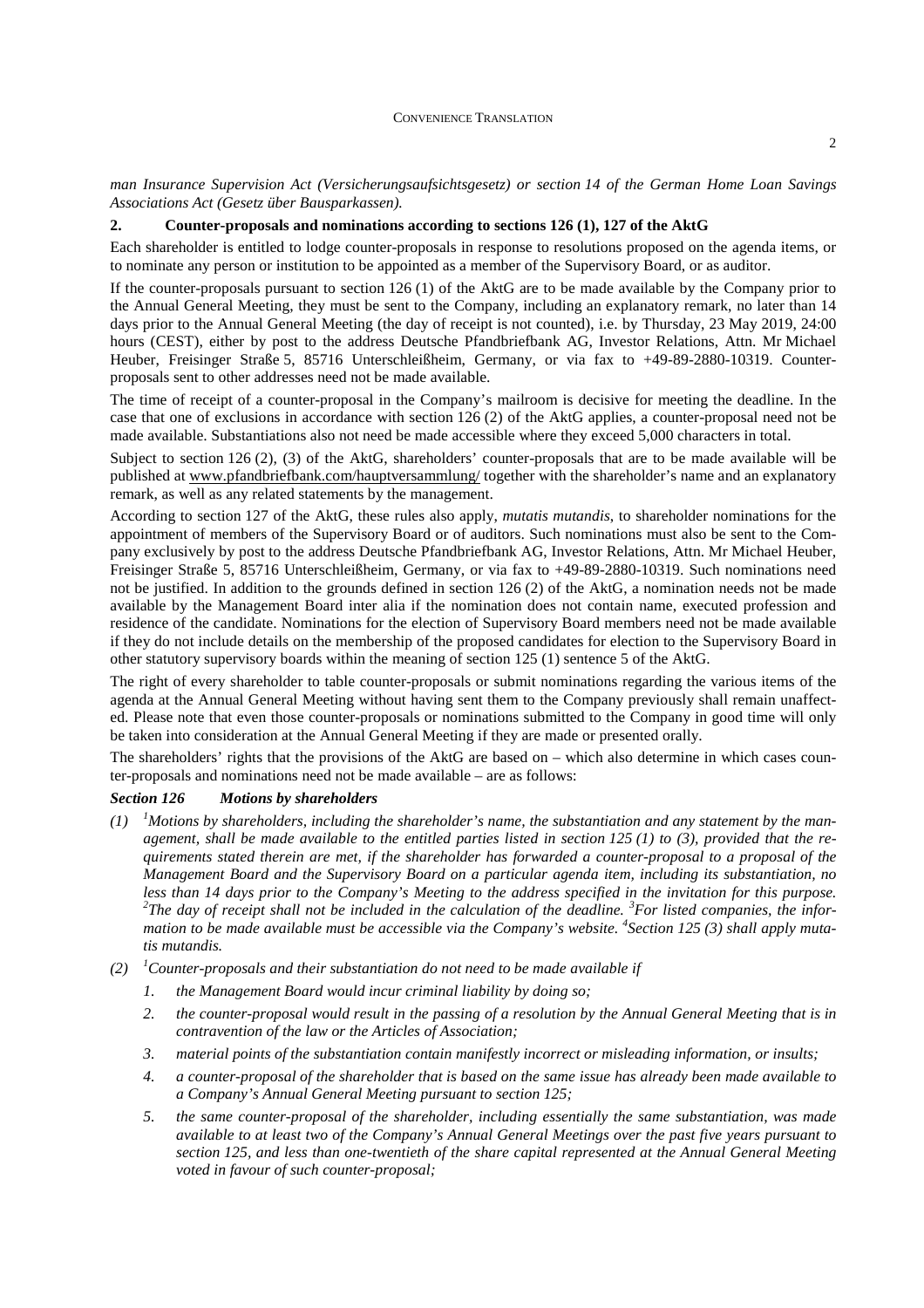#### CONVENIENCE TRANSLATION

- *6. where the shareholder indicates that he does not wish to attend the Annual General Meeting in person or to be represented by a proxy; or*
- *7. where, at two Annual General Meetings during the past two years, the shareholder failed, in person or by proxy, to bring forward the counter-proposal previously communicated by him.*

*<sup>2</sup>Substantiations of a counter-proposal need not be made accessible if they exceed 5,000 characters in total.* 

*(3) Where several shareholders bring forward counter-proposals with regard to the same item to be resolved, the Management Board may combine the counter-proposals and their substantiations.* 

## *Section 127 Nominations by shareholders*

*1 Section 126 shall apply, mutatis mutandis, to shareholder nominations for the appointment of members of the Supervisory Board or of auditors. <sup>2</sup> Such a nomination need not be justified. <sup>3</sup>Furthermore, the Management Board not need make said nomination accessible if such nomination does not include the information specified in section 124 (3) sentence 4 and section 125 (1) sentence 5. <sup>4</sup> The Management Board shall add the following information to a shareholder nomination for the appointment of Supervisory Board members of a listed company to which the Co-Determination Act Mitbestimmungsgesetz), the Coal, Iron and Steel Industry Co-Determination Act (Montan-Mitbestimmungsgesetz, "Montan-MitbestG") or the Co-Determination Amendment Act (Mitbestimmungsergänzungsgesetz) applies – must include:* 

- *1. Note on the requirements of section 96 (2);*
- *2. Disclosure of whether objections were raised against total fulfillment as set out in section 96 (2) sentence 3; and*
- *3. Disclosure of how many seats within the Supervisory Board have to be taken by female and male members in order to fulfil the mandatory minimum quota pursuant to section 96 (2) sentence 1.*

## *Section 124 Publication of amendment motions; proposals for resolutions [excerpt]*

*(3) <sup>1</sup>When announcing a Meeting, the Management Board and Supervisory Board, in the case of the election of Supervisory Board members or auditors, only the Supervisory Board, must make proposals for resolution on each agenda item to be decided on by the Annual General Meeting. <sup>2</sup> In the case of listed companies within the meaning of section 264d of the German Commercial Code (Handelsgesetzbuch, "HGB"), CRR credit institutions as per section 1 (3d) sentence 1 of the KWG, with the exception of institutions set out in section 2 (1) no. 1 and 2 of the KWG, or insurance companies within the meaning of section 2 (1) of the Council Directive 91/674/EEC, the proposal submitted by the Supervisory Board for the appointment of an auditor is to*  be based on the recommendation of the Audit Committee. <sup>3</sup> Sentence 1 does not apply if the Annual General *Meeting is bound to nominations as set out in section 6 of the Montan-MitbestG when electing Supervisory Board members, or if the agenda item to be decided on has been added to the agenda on the request of a minority. <sup>4</sup>Nominations of Supervisory Board members or auditors must include name, executed profession and residence of the candidate. <sup>5</sup> If the Supervisory Board is to include employees as members of the Supervisory Board, resolutions passed by the Supervisory Board on nominations for the election of Supervisory Board members only require the majority of votes cast by the shareholder representatives on the Supervisory Board; section 8 of the Montan-MitbestG shall remain unaffected.* 

#### *Section 125 Notifications for Shareholders and Supervisory Board members*

- *(1) <sup>1</sup> The Management Board has to inform credit institutions and shareholders' associations which exercised voting rights for shareholders in the last Annual General Meeting, or which have requested to be notified*  about the convocation of the Annual General Meeting, no less than 21 days prior to the Meeting. <sup>2</sup>The day of *notification shall not be included in the calculation of the deadline. <sup>3</sup> In the event that the agenda is to be amended pursuant to section 122 (2), listed companies must notify the entitled parties of the amended agenda. 4 The notification must include the information that voting rights may be exercised by way of authorised representatives, including shareholders' associations. <sup>5</sup>For listed companies, nominations for the election of Supervisory Board members shall include details on the membership of the proposed candidates for election to the Supervisory Board in other statutory supervisory boards, as well as on any offices held in similar governing bodies of commercial enterprises within Germany or abroad.*
- *(2) <sup>1</sup> The Management Board must provide the same notification to shareholders who request it, or to those shareholders who are named as shareholders in the Company's share register at the beginning of the 14th day before the Meeting. <sup>2</sup> The Articles of Association may restrict the means of transmission to electronic communication.*
- *(3) Every Supervisory Board member may request that the Management Board send him the same notifications.*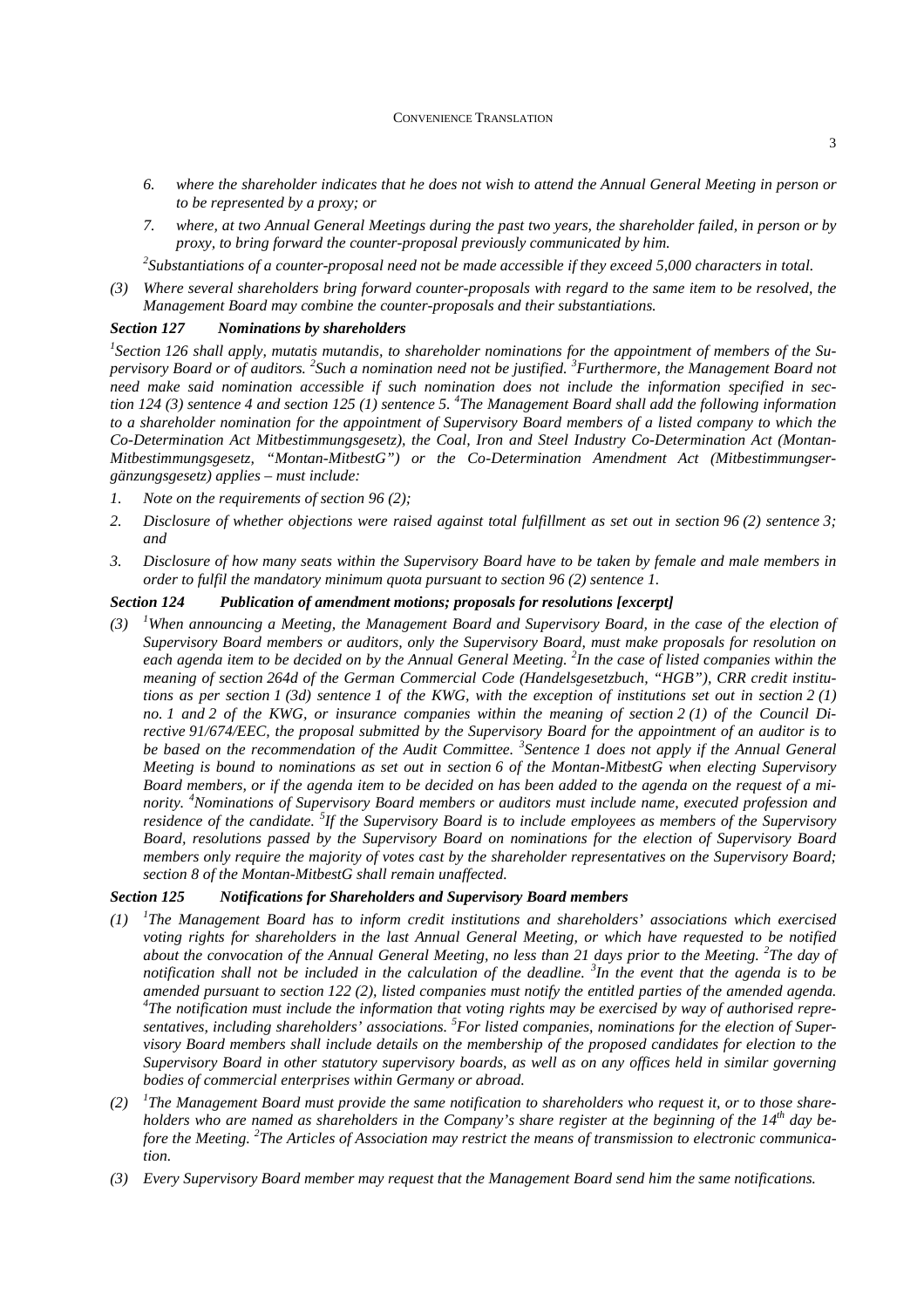4

- *(4) Every Supervisory Board member and every shareholder must be informed about the resolutions decided upon at the Annual General Meeting if they so request.*
- *(5) Financial services providers and companies acting as per section 53 (1) sentence 1 or section 53b (1) sentence 1 or 53b (7) of the KWG are seen as equivalents to credit institutions.*

## *Section 96 Composition of the Supervisory Board (excerpt)*

*(2) <sup>1</sup> Supervisory boards of listed companies for which the Co-Determination Act, the Coal, Iron and Steel Industry Co-Determination Act or the Co-Determination Amendment Act apply shall be composed of at least 30% female and at least 30% male members. <sup>2</sup> The Supervisory Board must adhere to the mandatory minimum quota as a whole. <sup>3</sup> In the case that shareholder or employee representatives – based on a majority vote before the election – inform the Chairman of the Supervisory Board that they object the total fulfilment, the mandatory minimum quota must be fulfilled separately by shareholder and employee representatives. <sup>4</sup> The figures must be rounded up or down to the nearest whole number of persons. 5 Should, in case of total fulfilment, the higher quota of female members within one side be reduced subsequently to the extent that it contradicts total fulfilment, it does not affect the validity of the respective other side's composition. <sup>6</sup> The process of electing members to the Supervisory Board by the Annual General Meeting, and the delegation to the Supervisory Board which are carried out in breach of the mandatory minimum quota are void. <sup>7</sup> In the event that an election is declared void due to other reasons, elections carried out in the meantime do not violate the mandatory minimum quota. 8 The Acts on Co-Determination as mentioned in sentence 1 shall apply to the election of employee representatives to the Supervisory Board.* 

## **3. Right to disclosure pursuant to section 131 (1) of the AktG**

In accordance with section 131 (1) of the AktG, every shareholder may request that the Management Board provides information on the Company's affairs at the Annual General Meeting, to the extent that such information is necessary to make a reasonable assessment of an agenda item, and provided that no privilege of non-disclosure applies. The Management Board's disclosure obligation also relates to the legal and commercial relationships between the Company and its affiliated companies. The duty of disclosure also includes information on the position of Deutsche Pfandbriefbank Group and of the companies included in the consolidated financial statements of Deutsche Pfandbriefbank AG.

The provisions of the AktG on which those shareholders' rights are based – which also determine the preconditions allowing the Management Board to abstain from making the disclosure – are as follows:

## *Section 131 Shareholders' right to disclosure*

- *(1) <sup>1</sup>Every shareholder may request that the Management Board provide information on the Company's affairs at the Annual General Meeting, to the extent that such information is necessary to make a reasonable assessment*  of the relevant agenda item. <sup>2</sup>The disclosure obligation also relates to the legal and commercial relationships *between the Company and an affiliated company. <sup>3</sup>Where a Company avails itself of the relief provided under section 266 (1) sentence 3, section 276 or section 288 of the HGB, every shareholder may request that, at the Annual General Meeting resolving on the annual financial statements, the annual financial statements be presented to him in the form they would have been presented had the relief not applied. <sup>4</sup> The disclosure obligation of the parent company's Management Board (section 290 (1) and (2) of the HGB) at the Annual General Meeting, at which the consolidated financial statements and the group management report are presented, also extends to the position of the Group and of the companies included in the Group's consolidated financial statements.*
- $(2)$ The disclosure must adhere to the principles of a conscientious and true accounting. <sup>2</sup>The Articles of Associa*tion or the Internal Regulations pursuant to section 129 may authorise the Chairman of the Meeting to set reasonable time limits for shareholders exercising their right to ask questions or to speak; they may also contain further stipulations in this regard;*
- *(3) <sup>1</sup> The Management Board may refuse to disclose information:* 
	- *1. to the extent the provision of such a disclosure could, in accordance with prudent commercial judgement, have a serious adverse effect on the Company or one of its affiliated companies;*
	- *2. to the extent such disclosure relates to tax valuations or the amount of specific taxes;*
	- *3. regarding the difference between the carrying amount of items in the balance sheet and the actual higher value of such items, unless the Annual General Meeting adopts the annual financial statements;*
	- *4. regarding accounting and evaluation policies, provided that the specification of these policies in the notes is sufficient to present a true and fair view of the Company's net assets, financial position and re-*